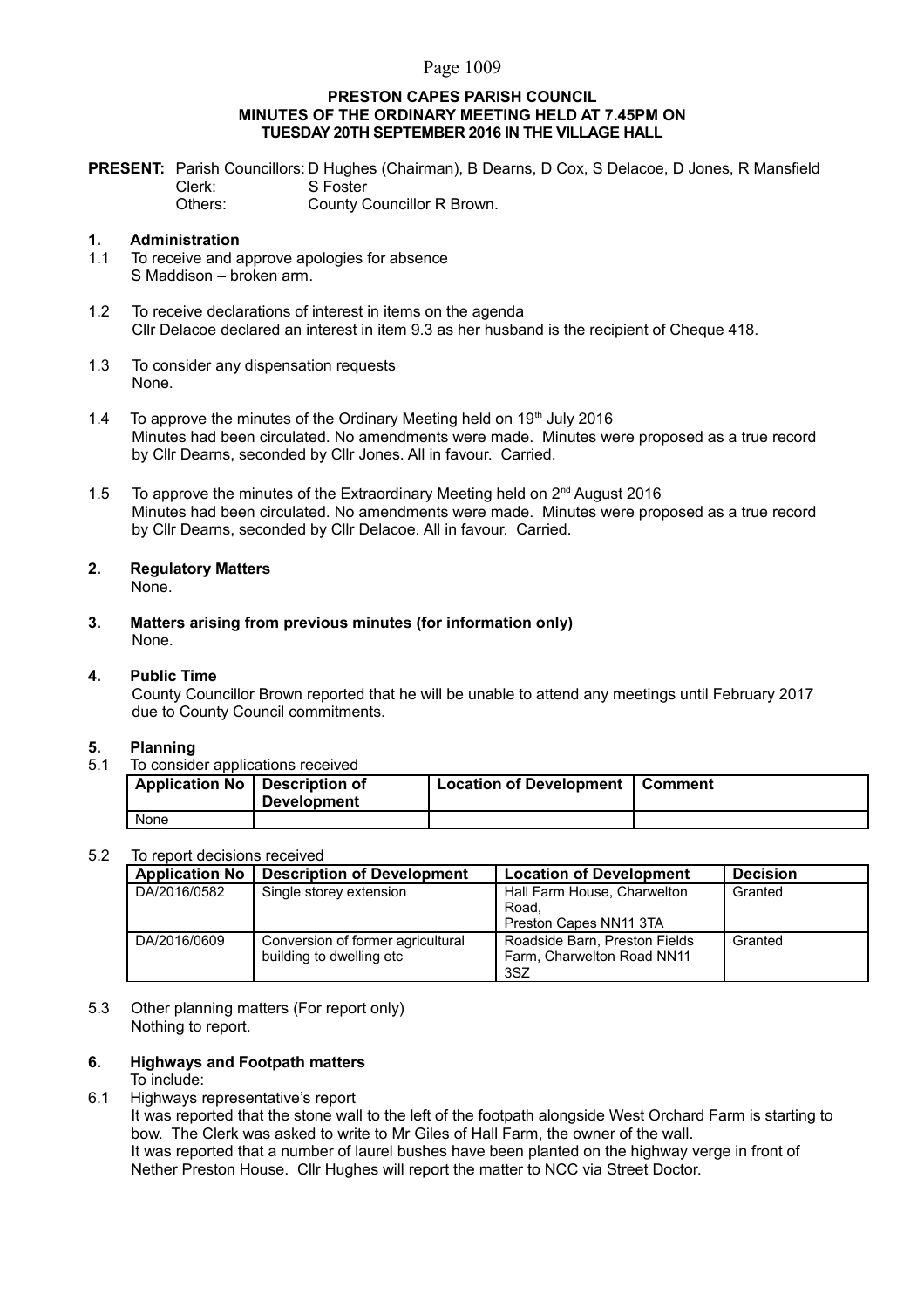### Page 1010

- 6.2 Lack of maintenance of hedgerows Letters had been sent following the last meeting. Mr Tarry had responded that the land effected is owned by the Fawsley Estate who have already been notified.
- 6.3 Request for pedestrian signs Cllr Hughes reported that signs have been loaned by NCC.

### **7. Tree Warden's Report**

To include:

- 7.1 Consideration of works to holly trees on The Square The final work will be carried out during late October/early November.
- 7.2 Consideration of any Japanese Knotweed within the village There is no sign at the moment of any Japanese Knotweed due to any dying back over the winter period.
- **8. Update from Neighbourhood Watch/Police** Nothing to report.

#### **9. Finance**

9.1 To note income received £ 0.06 Interest £124.36 Transparency Grant Funding

| 9.2 | To note bank balances as at 31.08.16 |    |           |           |
|-----|--------------------------------------|----|-----------|-----------|
|     | Lloyds Bank Treasurer's Account      |    | £1.708.41 |           |
|     | Lloyds Bank Business Account         |    | £1.527.14 |           |
|     |                                      |    | £3.235.55 |           |
|     | Payments yet to clear                | £. | 0.00      |           |
|     | Total funds available                |    |           | £3.235.55 |

### 9.3 To approve payments

| <b>Details</b>         | Amount | + VAT | <b>Cheque</b> | <b>Pavee</b> | <b>Authority</b> | <b>Cheque</b> |
|------------------------|--------|-------|---------------|--------------|------------------|---------------|
|                        | (E)    | (£)   | Total $(E)$   |              |                  | no            |
| Clerk's salary – Aug   | 141.22 | 0.00  | 160.91        | S Foster     | LGA 1972 s112    | 1416          |
| Clerk's expenses - Aug | 19.69  | 0.00  |               |              | LGA 1972 s112    |               |
| Mowina                 | 135.00 | 27.00 | 135.00        | P W Warden   | Highways Act     | .417          |
| Speed sign battery     | 46.96  | 0.00  | 46.96         | M Delacoe    | Highways Act     | 418           |

Proposal: To approve payment of the above cheques. Proposed by Cllr Jones, seconded by Cllr Dearns. 5 for. 1 abstained. Carried.

- 9.4 To confirm invoice to Maidford Parish Council for one third share of cheque 418 above The Clerk confirmed that an invoice has been sent to Maidford Parish Council.
- 9.5 To agree actions regarding upcoming Pensions requirements Discussion took place as to whether the Parish Council has to register with a pension scheme. Cllr Hughes believes not but other Councillors believed it does.
- 9.6 To consider attendance at NCALC Pensions training by Clerk Due to the confusion in 9.5 above, it was agreed that the Parish Council should share the cost of the Clerk attending the NCALC training with Badby Parish Council. Proposal: That the Clerk attend the NCALC training and share the cost with Badby Parish Council Proposed by Cllr Dearns, seconded by Cllr Jones. All in favour. Carried.
- 9.7 To update regarding Transparency Grant funding application As reported above, the Grant has been received.
- 9.8 To receive and approve external audit report for financial year 2015/2016 The external audit report had been received. No matters were raised. Proposal: To agree and accept the external report provided. Proposed by Cllr Dearns, seconded by Cllr Jones. All in favour. Carried.